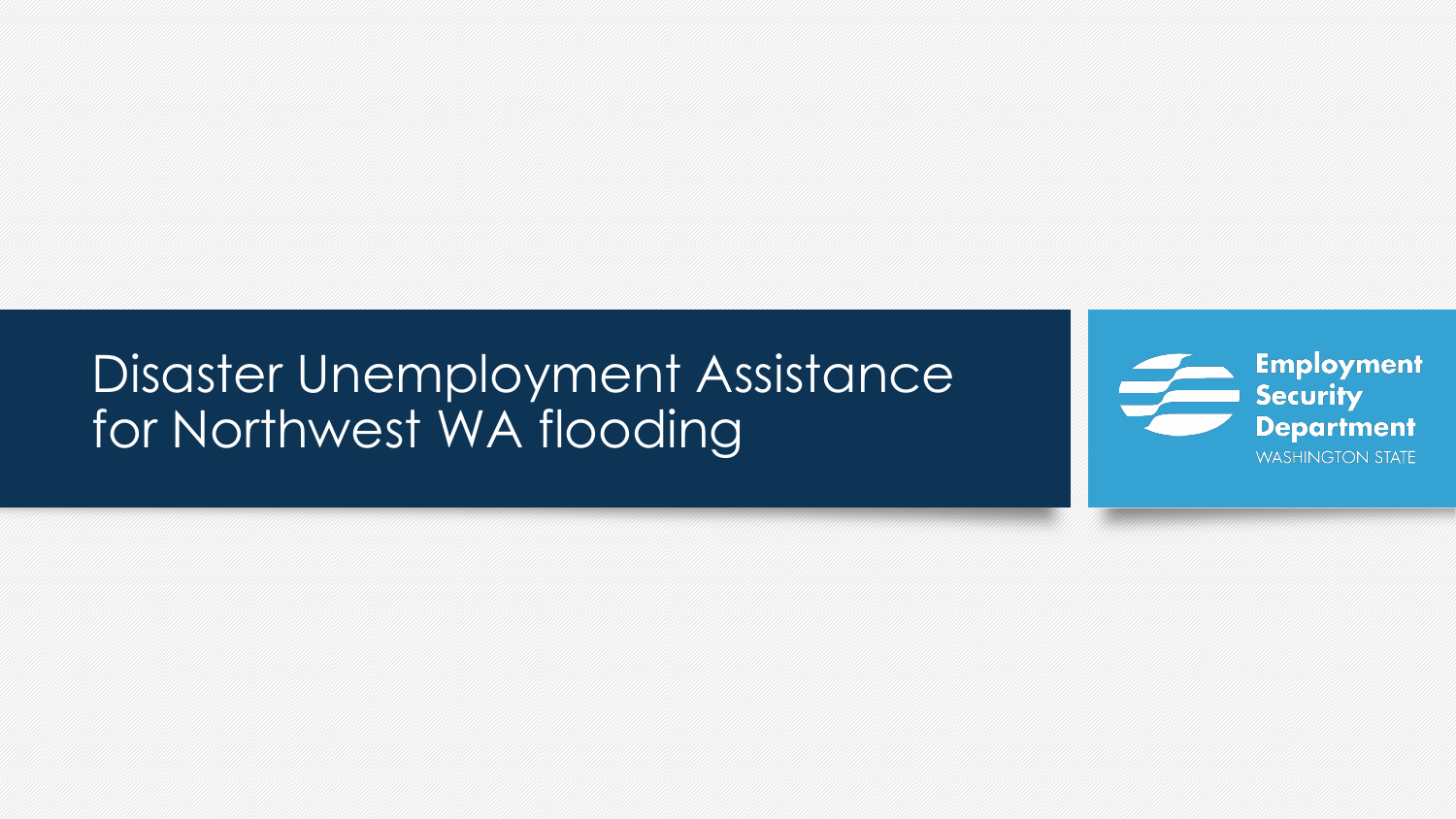### Agenda

Opening & Introductions - Nick Demerice, *Public Affairs Director (ESD)*

Overview of Disaster Unemployment Assistance -Joy Adams, *Unemployment Insurance Quality Assurance Manager (ESD)*

Overview of the Customer Application Experience - Matt LaPalm, *Product & Customer Experience Insight Manager* (ESD)

Questions and Answers - Nick Demerice, *Public Affairs Director (ESD)*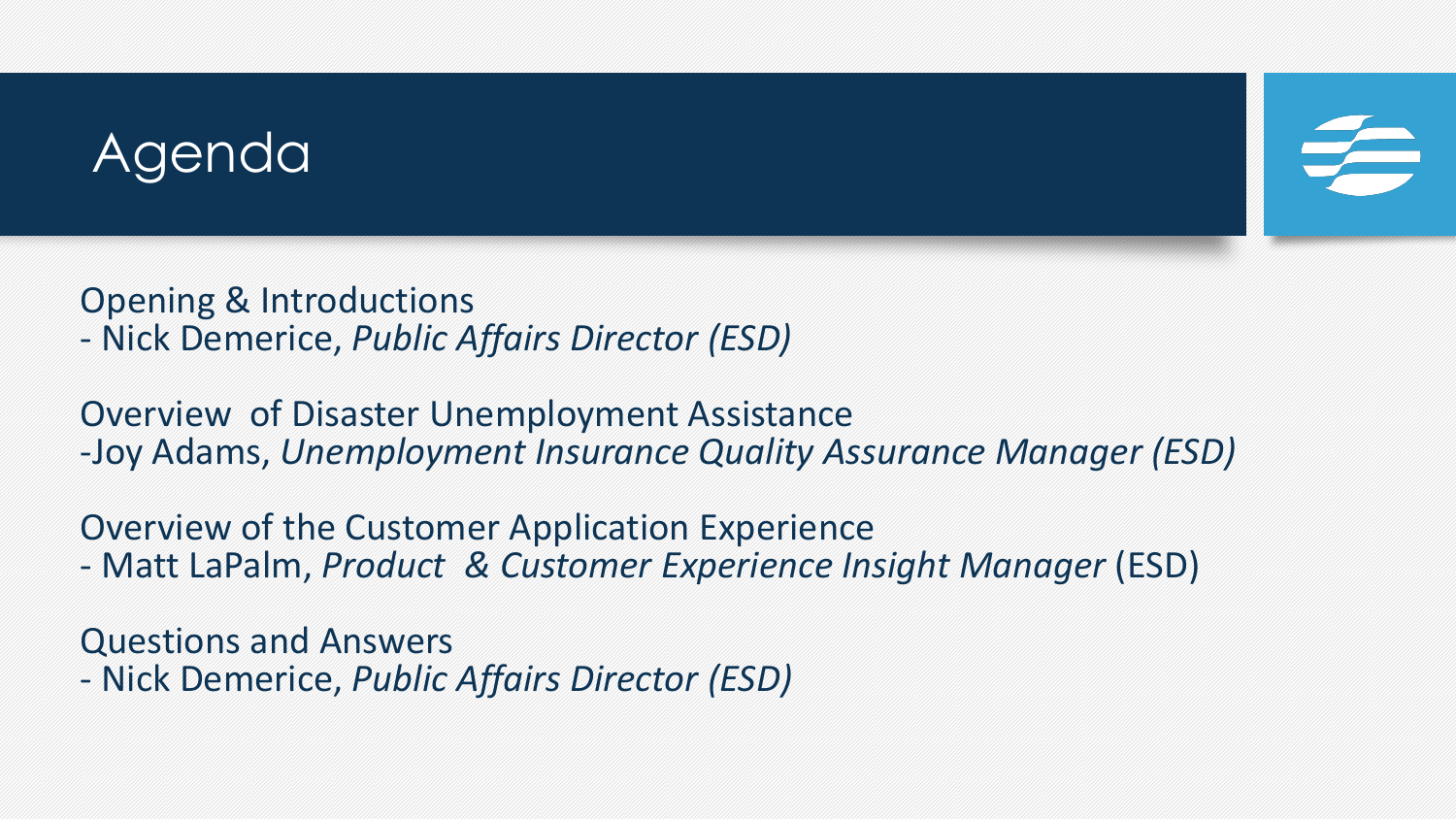### Overview of DUA

Joy Adams, Unemployment Insurance Quality Assurance Manager

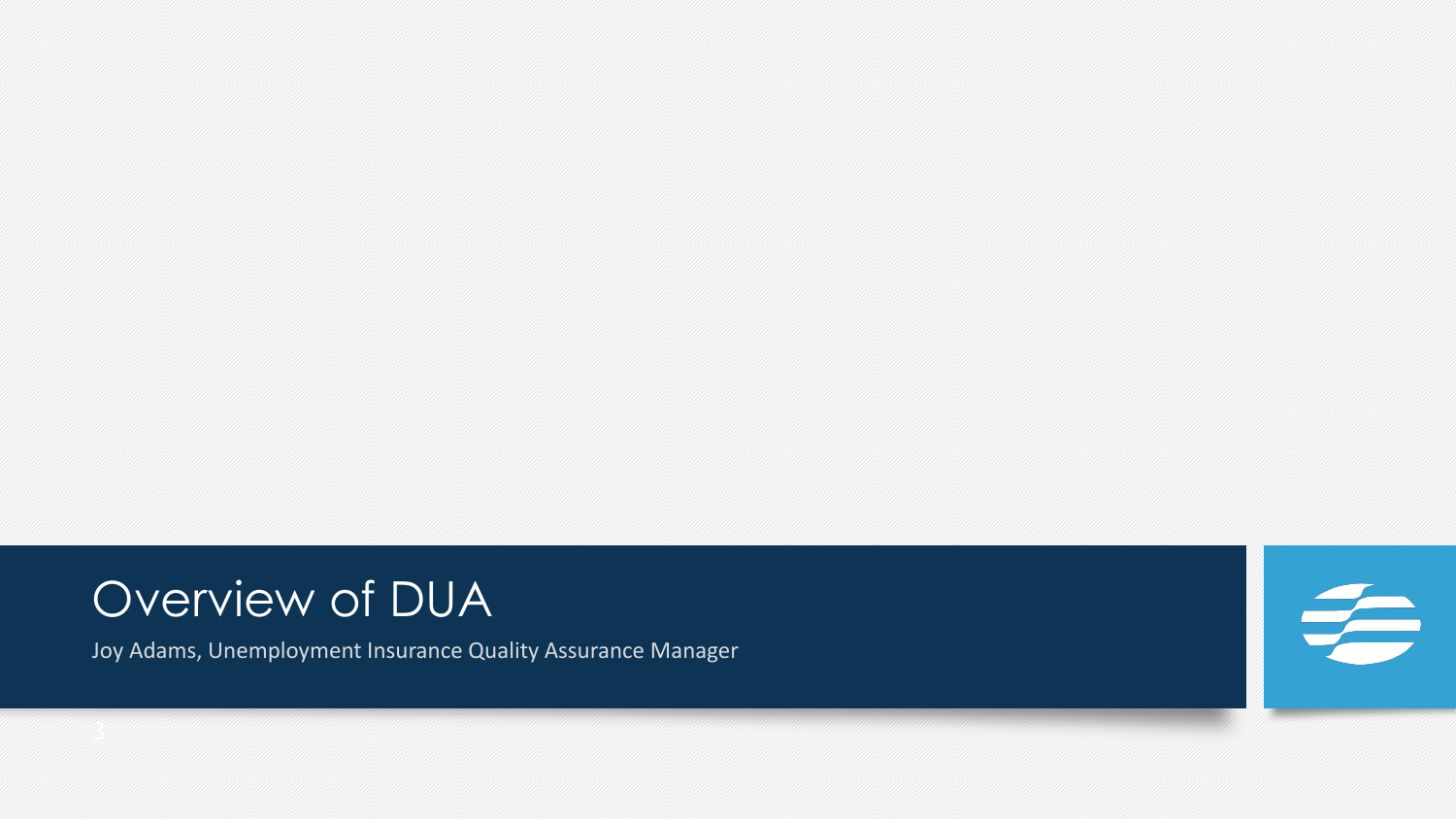### November disaster

- On January 5, President Biden declared a major disaster for the November floods and mudslides in the northwest corner of Washington.
- Affected areas include:
	- Clallam County

• Lummi Nation

• Whatcom County

• Nooksack Indian Tribe

**Skagit County** 

- **Quileute Tribe**
- Workers who live or work in these areas and are unemployed as a direct result of the disaster may be eligible for Disaster Unemployment Assistance or DUA.
- DUA launches on Monday, February 7, 2022.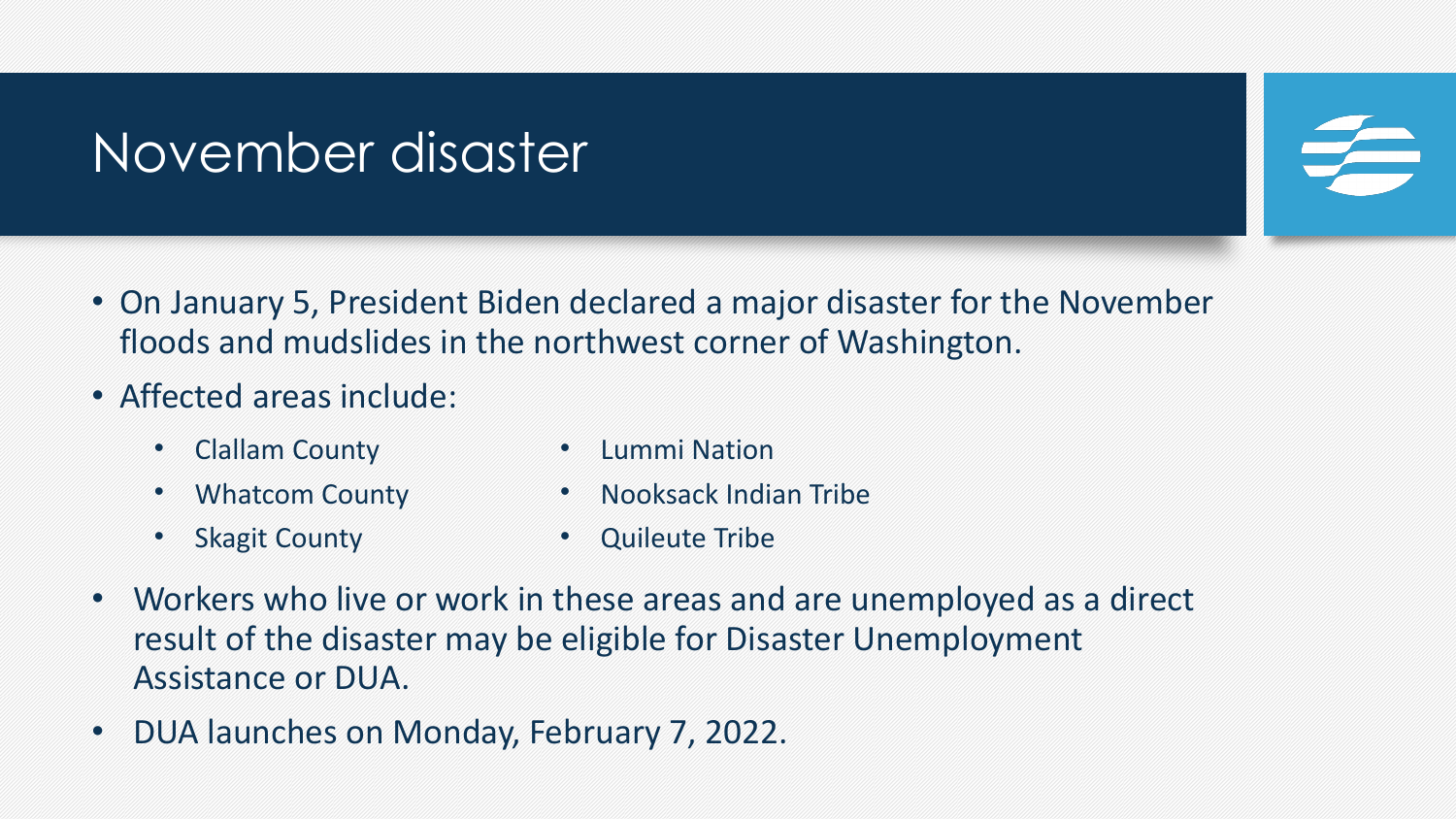# What is Disaster Unemployment Assistance?

- DUA provides income support to workers who do not qualify for regular unemployment insurance.
- This can include workers who do not have enough **covered employment** to qualify for a claim, those who have exhausted their regular UI eligibility, or other reasons related to the disaster.
- This program is very similar to Pandemic Unemployment Assistance, which expanded eligibility for income support benefits during the height of the COVID-19 pandemic.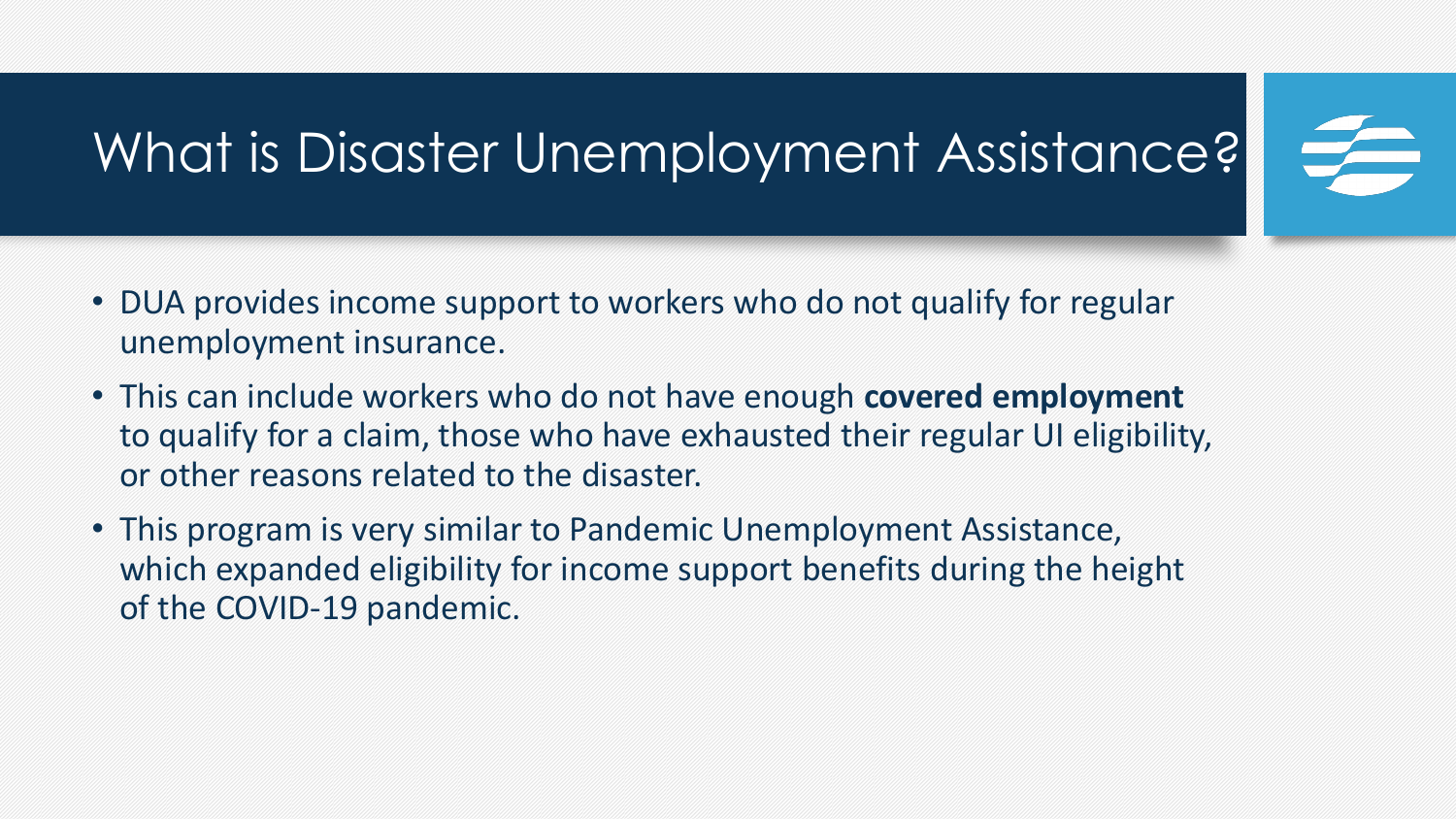### Please help us spread the word!

- ESD will accept DUA applications from Feb. 7-March 9, 2022. Applications submitted after March 9 will require a good cause reason.
- As we begin to implement this program and provide communications, we will be asking you to help amplify our message to reach everyone who may need this assistance. Updated DUA information can be found on our website at <https://esd.wa.gov/unemployment/dua>.
- We also would appreciate your feedback on specific needs and outreach we can provide to ensure everyone has equitable access to the benefits. Please email [ESDGPGovRelations@esd.wa.gov.](mailto:ESDGPGovRelations@esd.wa.gov)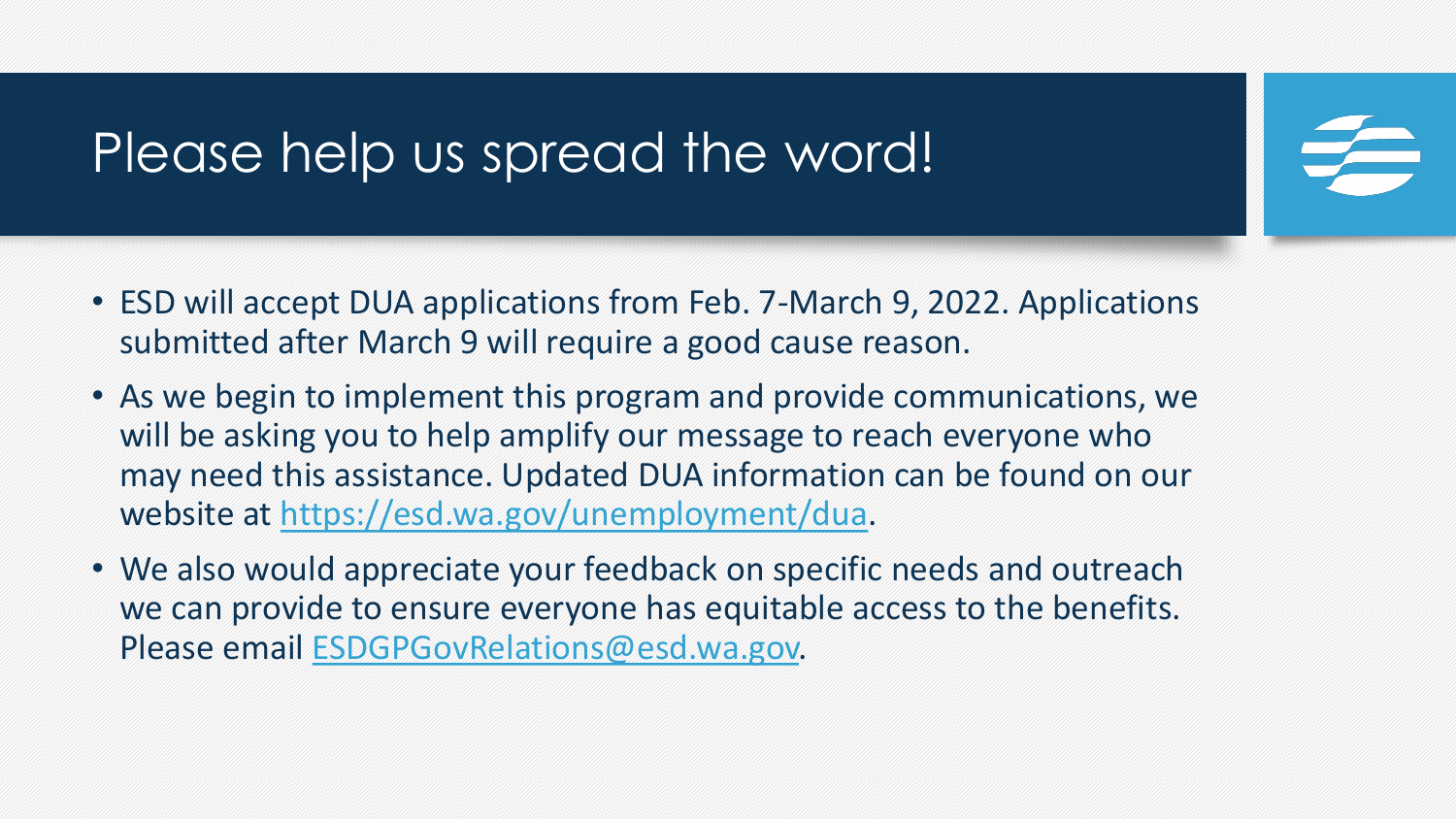## Help for impacted businesses

- You can ask for relief of benefit charges if your employees received unemployment insurance as a direct result of the disaster. Information at [esd.wa.gov/about-employees/relief-of-benefit-charges](https://esd.wa.gov/about-employees/relief-of-benefit-charges)
- Laws passed in 2021 affected your tax rates to help with recovery from the pandemic. More information available at **esd.wa.gov/newsroom/covid-19-**<br>employer-information
- This page has information on programs that can affect your employees' [benefits and your bottom line: esd.wa.gov/unemployment/temporary-](https://esd.wa.gov/unemployment/temporary-layoffs)<br>layoffs
	- SharedWork
	- Standby
	- Partial employment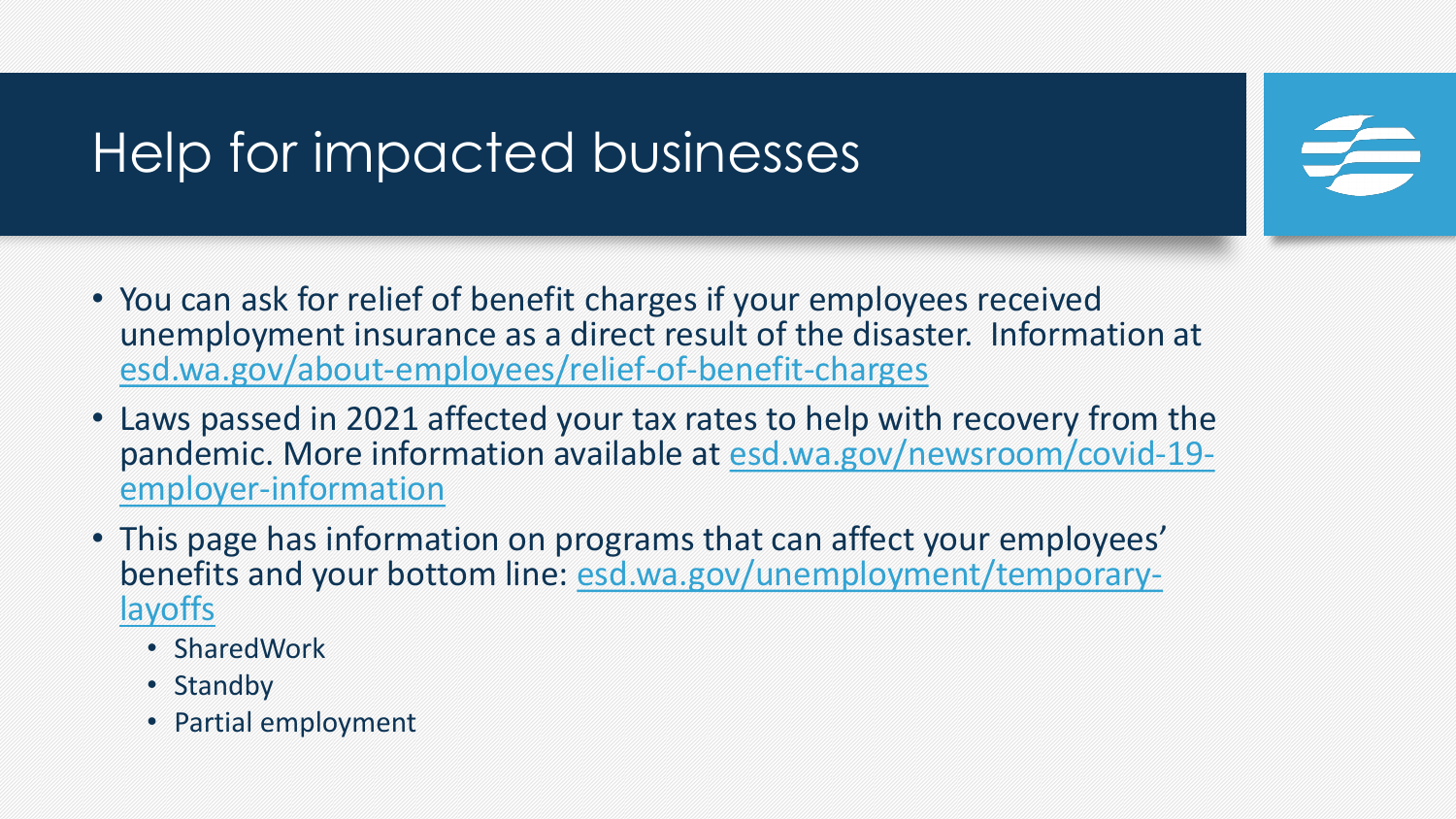### Overview of the Customer Experience Application

Matt LaPalm, Product and Customer Insight Manager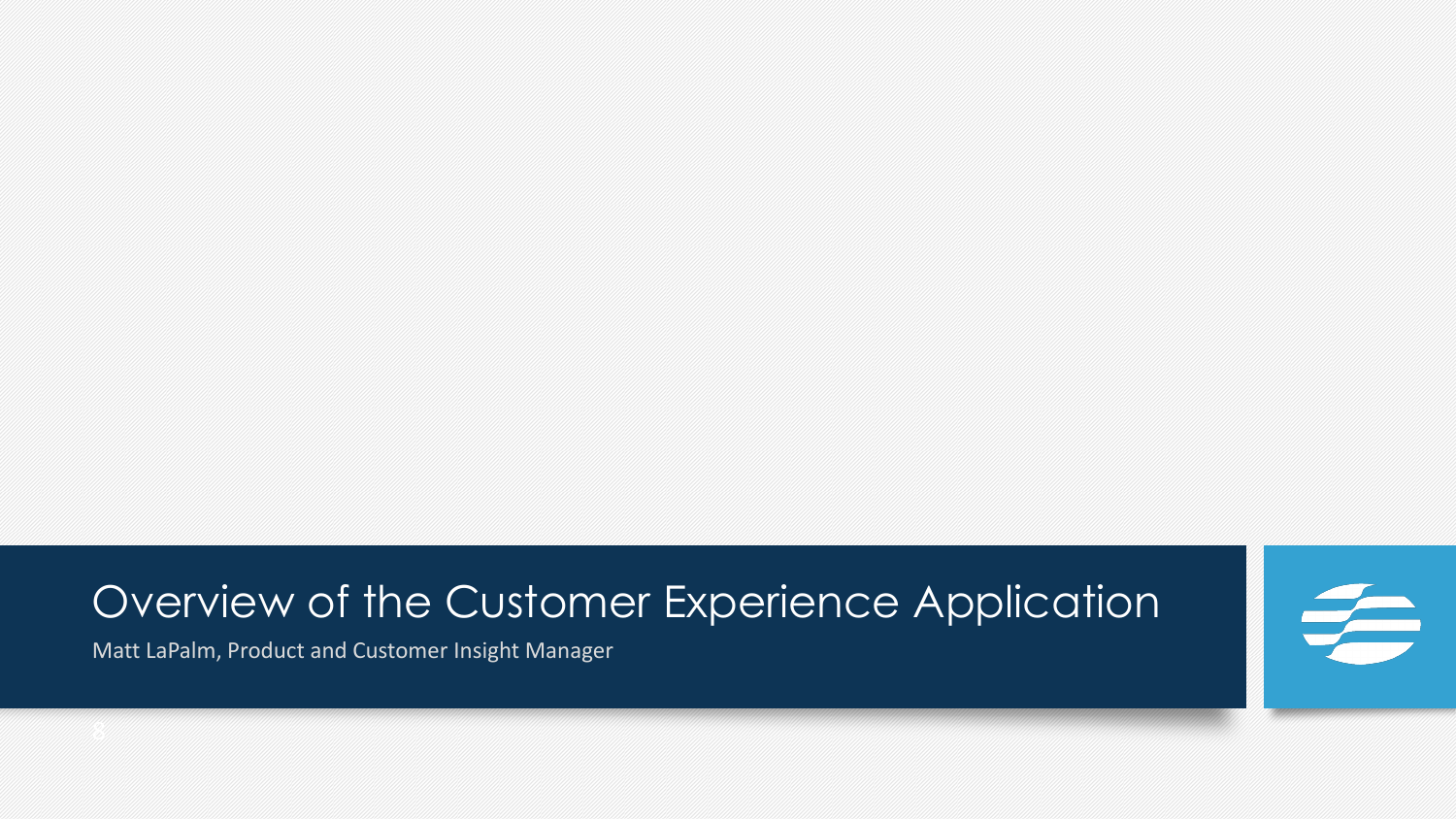



You were unable to work because your employer's business was closed as a direct result of the disaster.

#### **OR**

You were unable to reach your place of employment or D self-employment because of the disaster.

#### OR

You were scheduled to start a job or work in self-employment, and because of the disaster it no longer exists, or you were unable to reach it.

#### **OR**

You became the breadwinner or  $\Box$ because the previous head of the household died as a direct result of the disaster.

#### **OR**

You couldn't work at a job or in self-employment because of an injury caused directly by the disaster.

 $\ddot{\cdot}$ 

### **DUA ELIGIBILITY** REQUIREMENTS

In order to be eligible to receive DUA Benefits.

**Security** 

The Employment Security Department is an equal opportunity employer/program. Auxiliary aids and services are available upon request to individuals with disabilities. Language assistance services for limited English proficient individuals are available free of charge.

### **Employment Department WASHINGTON STATE**

Washington Relay Service: 711

**AND** You filed an application for DUA you filed an applicance of the within 30 days of the date of the public announcement about the availability of DUA.

**MUST MEET ALL** 

You were not eligible for The verte non-engineers of the regular unemployment benefits

in any state or through the Railroad Retirement Board.

**AND** 

You were unemployed as a

direct result of the disaster.

**AND** 

You were able to work and

available for work, unless injured

as a direct result of the disaster.

 $\overline{\mathbf{B}}$ 

#### **AND**

You had not refused an offer of employment or self-employment in a suitable position.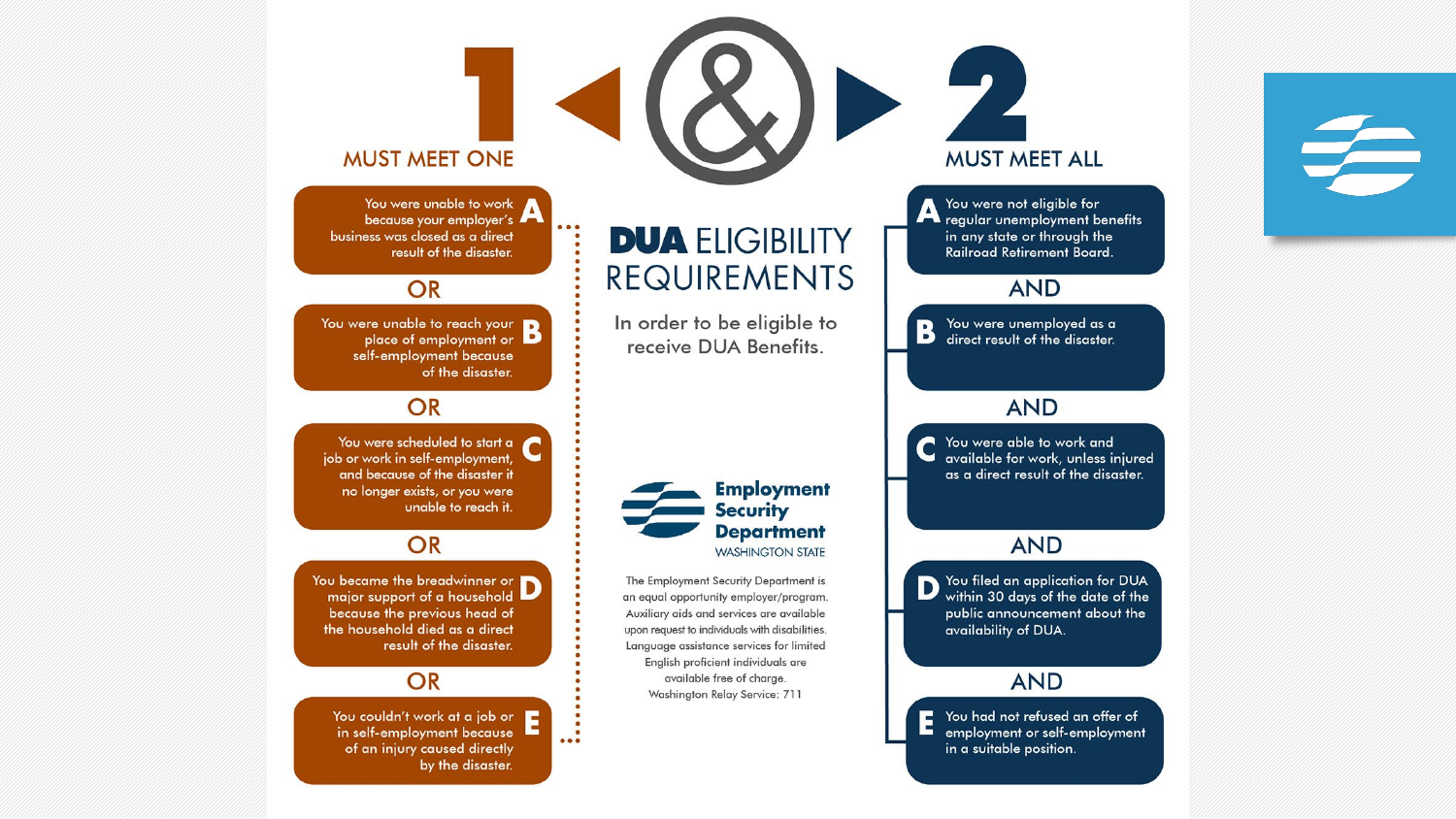# Applying for DUA

#### Regular Unemployment **Application** • Online: esd.wa.gov/unemployment • Phone: 800-318-6022 Submit DUA application packet concurrently • Online: esd.wa.gov/dua • Phone: 855-952-9988 DUA Monetary Determination Letter • Rapid launch means that constituents may only receive mailed letters. Constituents may call the DUA line to check status if Submit DUA weekly claim • Online: esd.wa.gov/dua • Phone 855-952-9988 Payment • Paper check mailed to claimant, no electronic payment at this time.

postal mail is a challenge.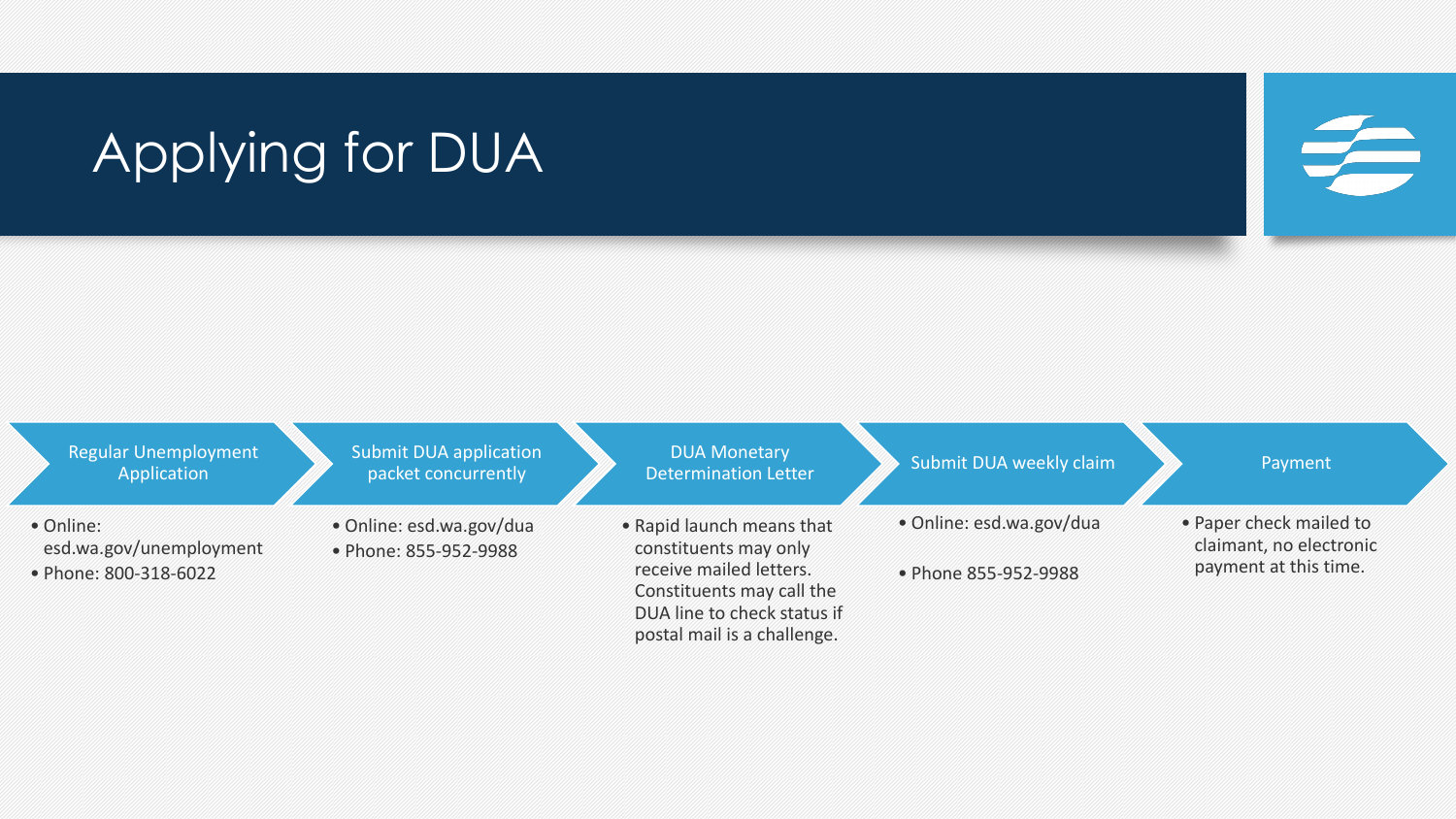### Application Support

- Online <https://esd.wa.gov/unemployment/dua>
	- Application packet
	- Secure upload tool
- Phone
	- Claims center phone line: 800-318-6022
	- DUA Phone Line: 855-952-9988
	- LEP Phone Line: 800-410-0758
- In person: support at WorkSource Offices
	- WorkSource Skagit (in Mount Vernon)
	- WorkSource Whatcom (in Bellingham)
	- WorkSource Clallam (in Sequim)
- If you have barriers to using digital tools, we also accept applications by fax or mail
	- Fax: 844-395-6712
	- Mail:
		- Employment Security Department Disaster Unemployment Assistance PO Box 19019 Olympia, WA 98507-0019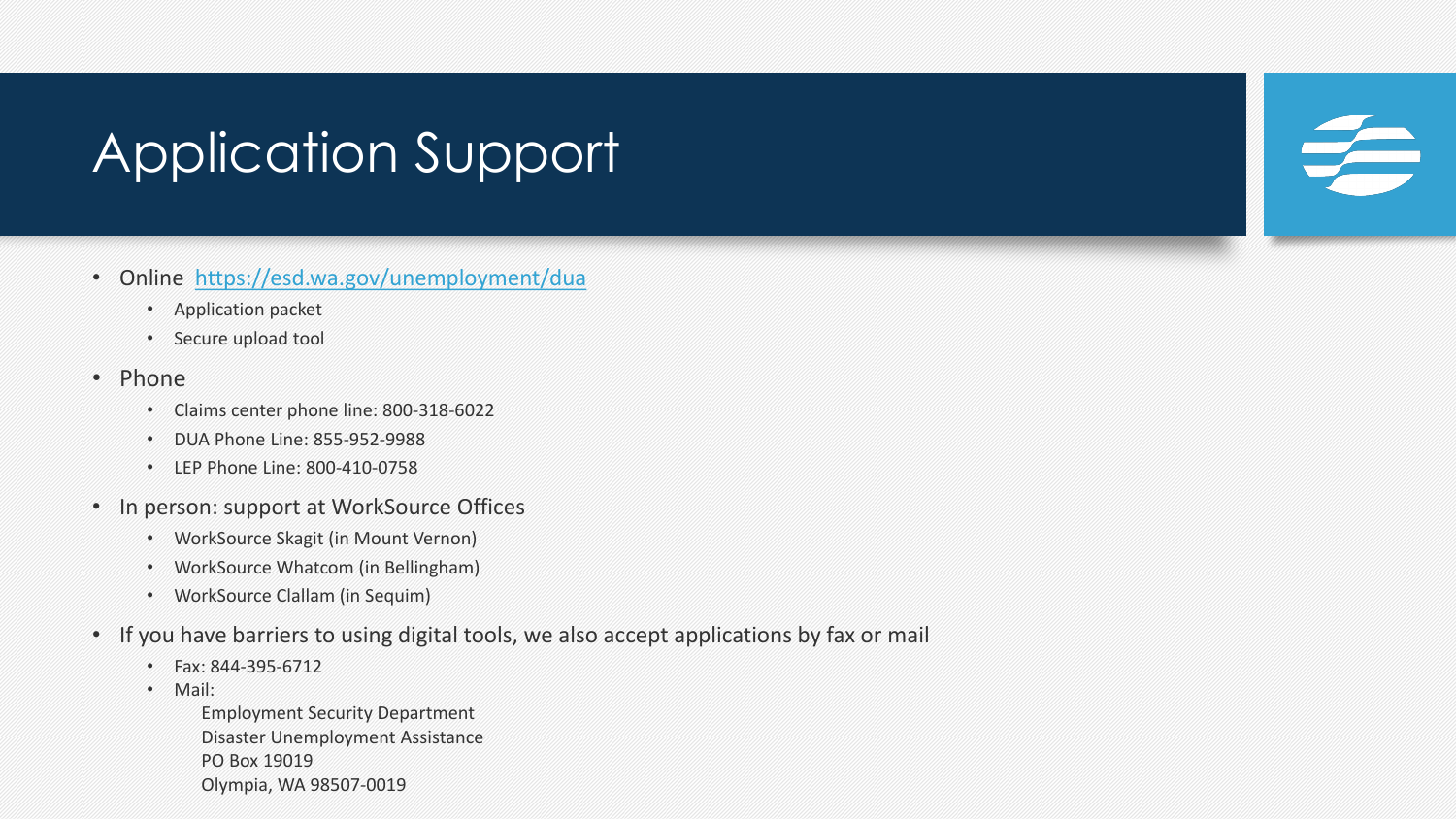### Language Access Support

- English and Spanish application materials
	- English application packet available online on Monday, Feb. 7
	- Spanish application packet available online on Tuesday, Feb. 8
	- Weekly claim form available Wednesday, Feb. 9
- English and Spanish support through DUA Phone line
- Other language support can be found through the LEP Phone Line
	- Menu available in more than 15 languages
- WorkSource offices open in impacted areas for in-person support, with some bilingual staff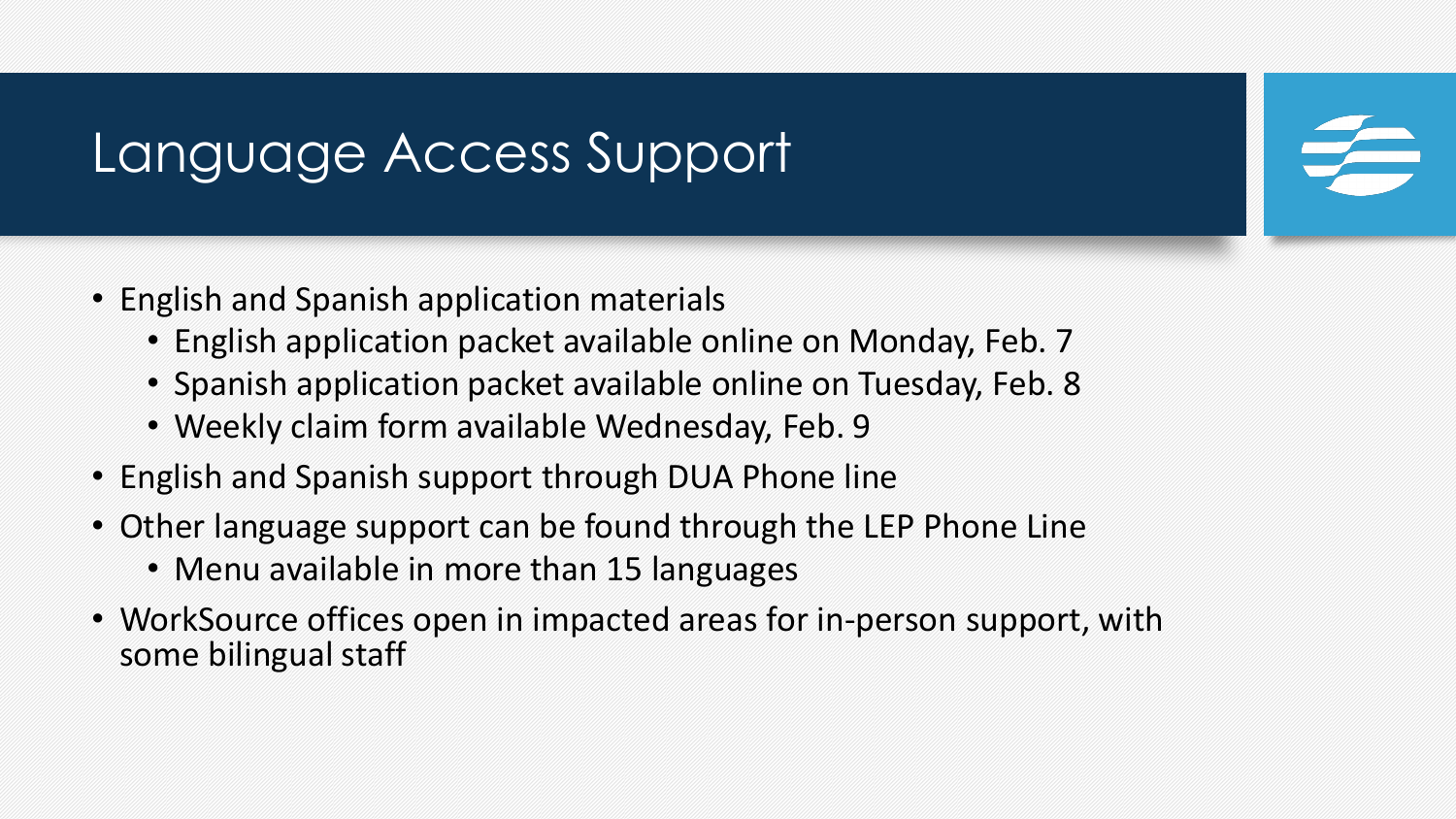# Accessibility Plan

- Paper application available for claimants without digital access, can be submitted through postal mail or fax, in addition to secure upload on [esd.wa.gov/dua](http://esd.wa.gov/dua)
- Reasonable accommodation is available for claimants with a disability or unusual circumstance
	- Web: [https://esd.wa.gov/newsroom/equal-opportunity/reasonable](https://esd.wa.gov/newsroom/equal-opportunity/reasonable-accommodation)accommodation
	- Phone: 844-395-6698 (WA relay 711)
	- Email: [ESDGPUIAccomms@esd.wa.gov](mailto:ESDGPUIAccomms@esd.wa.gov)
- WorkSource offices open in impacted areas for in-person support
	- Print and scan available for paper application materials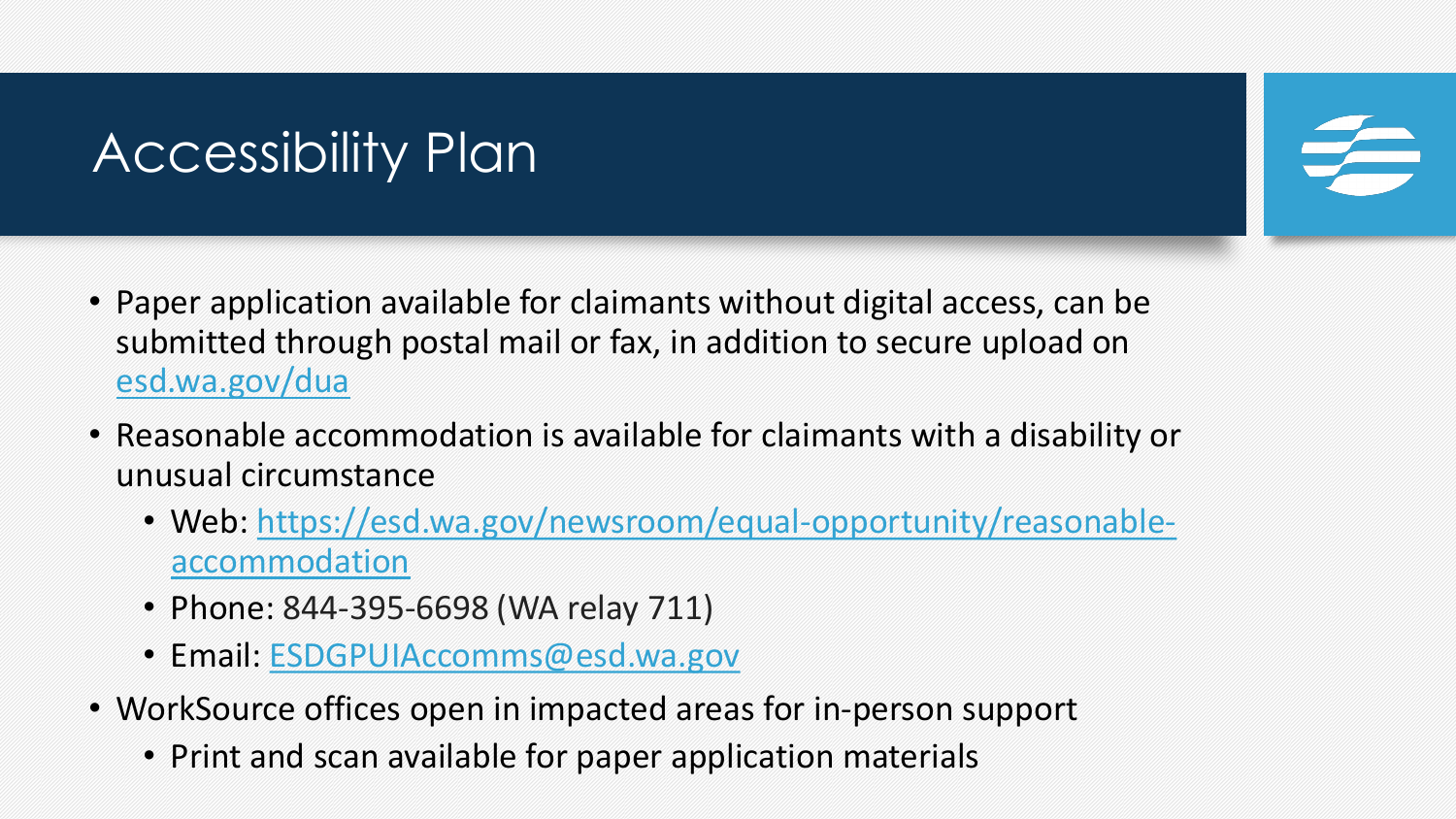# Key Takeaways

- Please help ESD spread the word!
- Applications are open Feb. 7 March 9
- Customers must have applied and been denied UI before DUA is approved
- Customers are encouraged to expediate the process by applying for both **concurrently** and online.
- Customers also may receive additional help through WorkSource, language phone lines, and reasonable accommodations.
- The best place for updated DUA information is via the website at [esd.wa.gov/dua](http://esd.wa.gov/dua)
- Please email questions to [ESDGPGovRelations@esd.wa.gov](mailto:ESDGPGovRelations@esd.wa.gov)